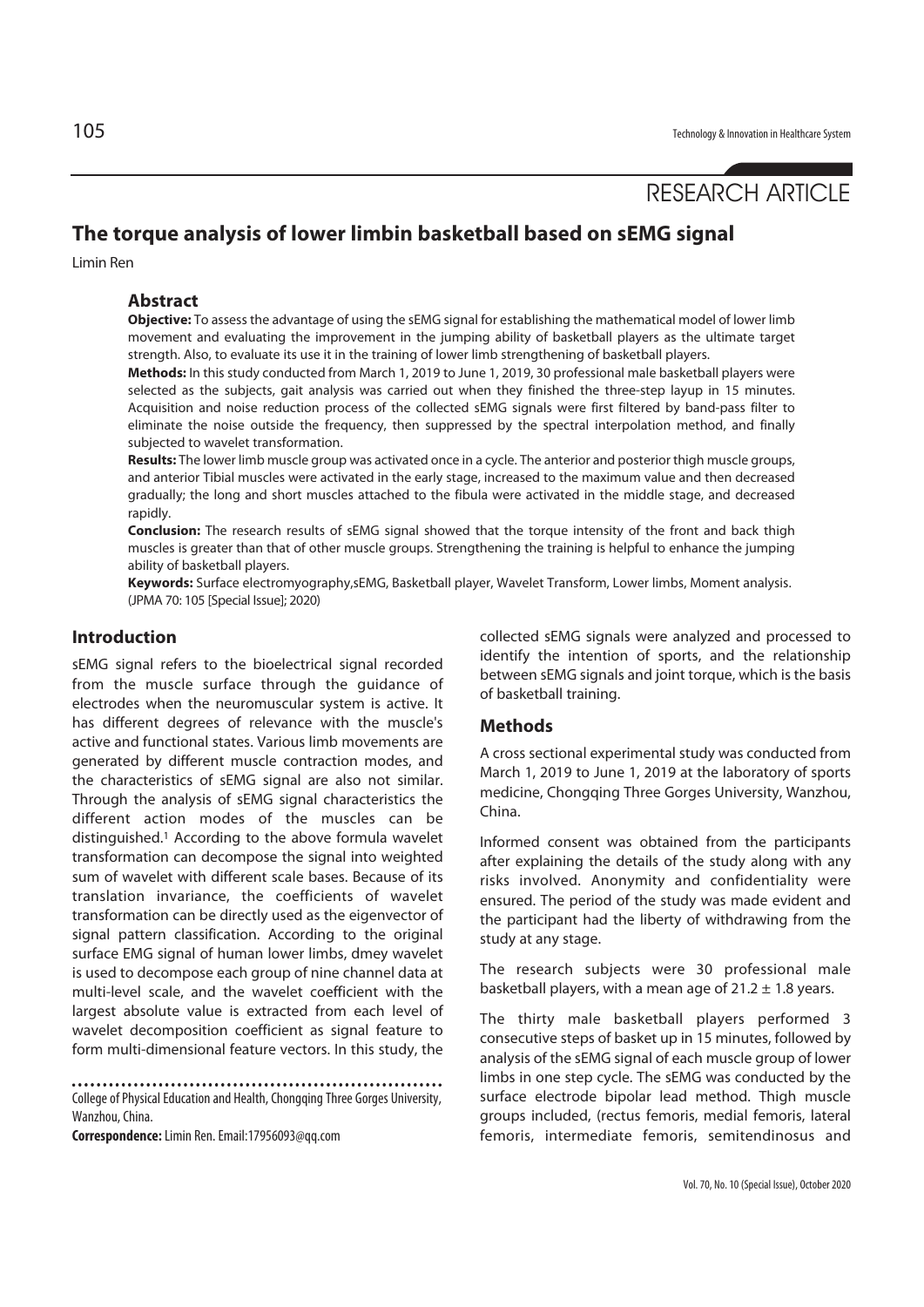

**Figure-1:** Schematic diagram of marine ecosystem.

Semimembranous muscle), whereas the calf muscle group comprised of (long and short fibula muscle, soleus muscle, anterior tibia muscle and extensor digitorum longus muscle). The specific signal acquisition steps and methods are shown in Figure-1. The skin was prepared to reduce the impedance by removing the hair at the place of electrode contact, especially in humid environment or the type of skin prone to perspiration. Gauze was used to clean the skin soaked in 11% Alcohol which removed dead skin and dirt. This cleansed the skin and reduced skin resistance. The electrode was fixed on the skin along the longitudinal direction of muscle contraction as the surface guide electrode, with the distance between the two electrodes being 2 cm. A grounding electrode was attached to the part at a distance from the guiding electrode and had less muscle distribution on the same side of the limb. The connection direction of the two electrodes were placed along the direction of muscle fibers. The electrode channel was then connected with

the electrode on the skin surface, and instrument parameters adjusted. The action EMG signal graph was synchronously displayed on the computer acquisition and processing system. Finally, the subjects were relaxed and monitored to observe the baseline position. Signal generation from the multi-channel acquisition system was ensured and the detection of the signals confirmed.12 The muscle strength of legs was increased slowly from weak to strong, and the change of data was observed.

At the end of the experiment, the dynamic data of the force measuring platform, the kinematic data of the system and the EMG signal of the EMG acquisition instrument were collected. Since the dynamometer and dynamic capture system were supporting equipment, relevant mechanical analysis could be carried out by the supporting software COTEX. The sEMG signal collected by EMG measurement was denoised, and then the peak value of sEMG signal under MVC was linearized. The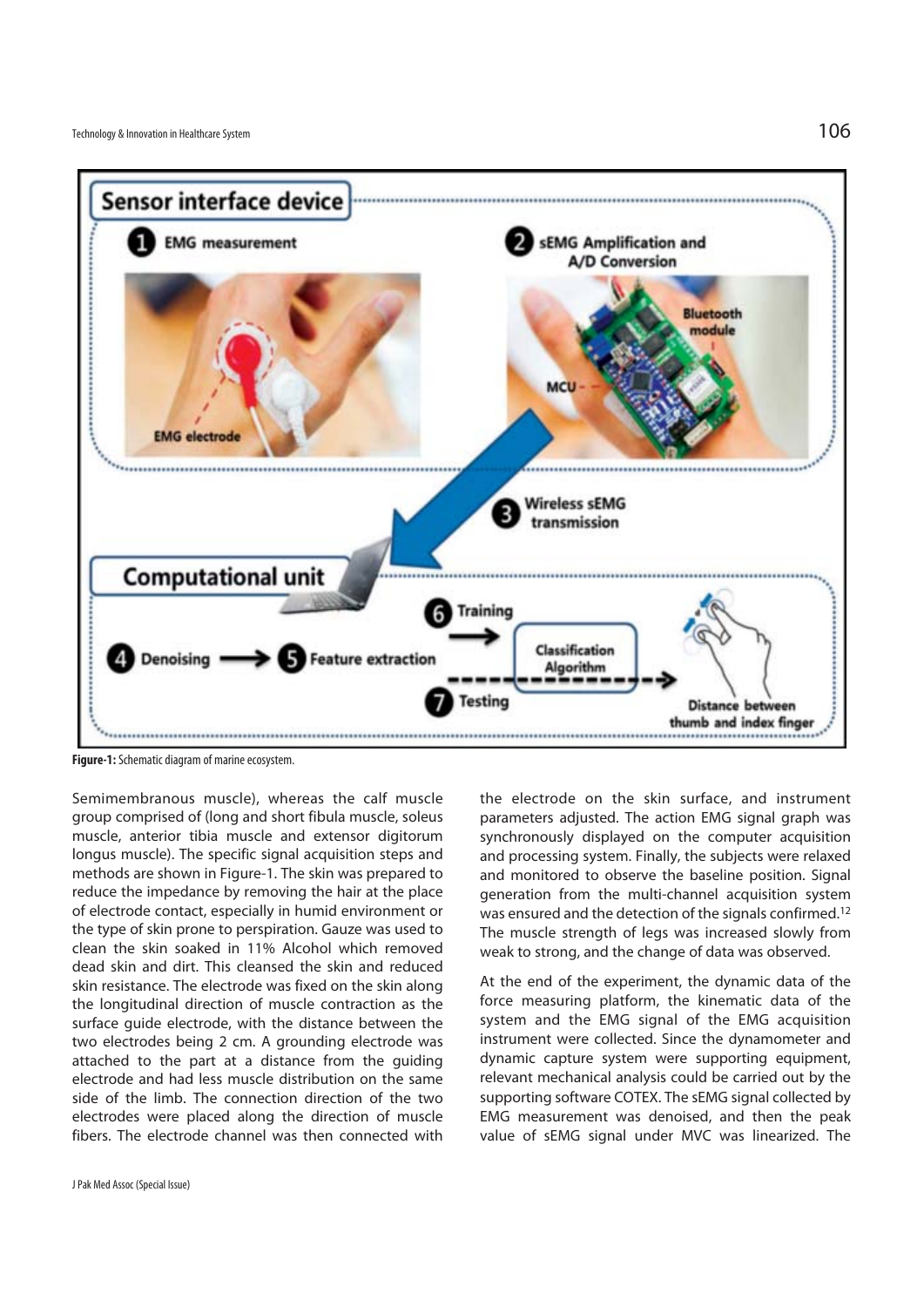calculated linearization value was approximately equal to the muscle activation degree.

## **Results**

The dynamic data from the force measuring platform and the kinematic data from the capture system were obtained through experiments. After analysis and inverse dynamics solution, the curve of angle and the curve of movement changing with time was obtained. Figure-2 is the scatter diagram of knee joint angle changing at any time obtained from experiments. Through curve fitting of the scatter diagram, the joint angle and joint force shows the relationship between movements.

The curve shows that the activation times of rectus femoris, medial femoris, lateral femoris, medial gastrocnemius and lateral jejunalis are once in a gait cycle, and the medial femoris, rectus femoris and lateral femoris are in the activation state in the process of 0-30% of the exercise cycle, increasing to the maximum value first and then decreasing gradually. In the course of 30% - 60% of the exercise cycle, the medial gastrocnemius and the lateral gastrocnemius muscles were activated, and the maximum value of the medial Langerhans muscle was 50% and the maximum value of the lateral gastrocnemius muscle was 0% of the exercise cycle.

The lower limb muscle group was activated once in a cycle, and the thigh anterior and posterior muscle groups, tibial anterior muscle were activated in the early stage, and increased to the maximum value first and then decreased gradually whereas the fibula long and short muscles were activated in the middle stage, and decreased rapidly.

## **Discussion**

Surface electromyography (sEMG) is to attach electrodes to the target skin to detect single muscle myoelectric



**Figure-2:** sMEG test and analysis results.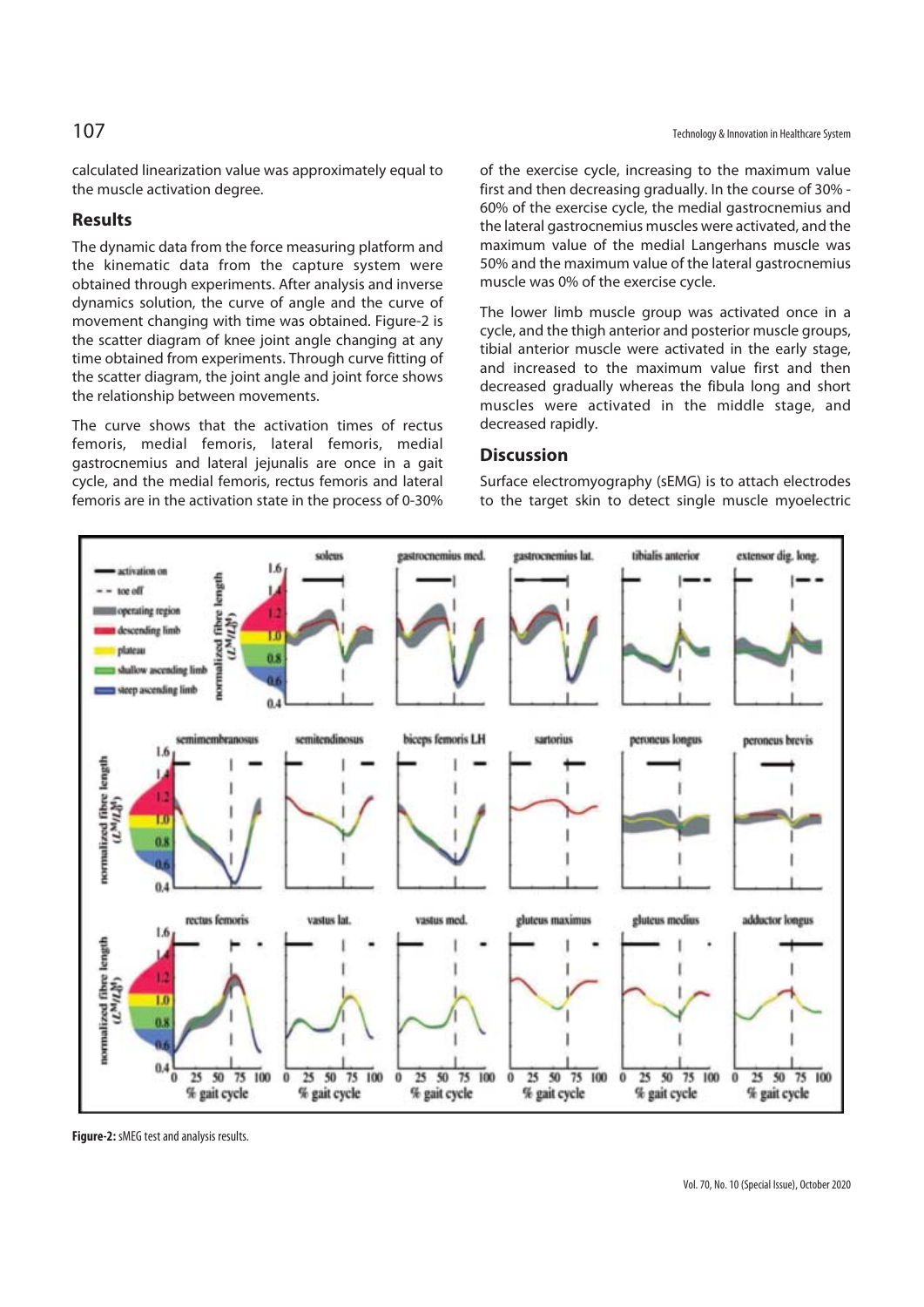Technology & Innovation in Healthcare System  $108$ 

activity, multiple muscle or muscle group myoelectric activities and one or more groups of muscle collective myoelectric activities simultaneously. It can collect the myoelectric signals released by muscles in the process of activity, qualitatively and quantitatively, process the myoelectric signals, reveal the pathological characteristics of neuromuscular system and evaluate the function of neuromuscular movement. It assists in the rehabilitation treatment. The reason that sEMG is widely used in rehabilitation medicine and sports medicine is that it has the characteristics of objectivity, real-time and is non-invasive. It has a high detection sensitivity, and can better reflect the level of muscle activity and function. In the process of testing, it was observed that sEMG recording and display potential pattern changes due to the variation of muscle activity. It is non-invasive and convenient to use. It can record muscle EMG signals in a large range, and at the same time, it can better reflect the changes of muscle physiology and biochemistry during the exercise process. In the field of sports medicine, firstly, sEMG detection method can not only evaluate the training level of athletes, but also can be used to measure the fatigue state of neuromuscular system after training of athletes; secondly, the powerful advantage of sEMG signal is not only reflected in the detection of myoelectric response of muscle in the quiet state, but also the continuous detection of muscle state changes in the process of sports. sEMG signal is a random signal, which cannot be accurately described by mathematical function, but the signal law needs to be observed from the statistical aspect.7 Due to the time and frequency location characteristics of wavelet transform, the timevarying spectrum analysis of signal can be realized, the signal can be analyzed in any detail, and it is not sensitive to noise.8 Therefore, wavelet transformation is a powerful tool for sEMG signal analysis. Literature and data show that the effect of 3-5 level wavelet decomposition or wavelet packet decomposition on the classification of basketball action mode is better.

In this study it was observed that the front and back thigh muscle groups produce the earliest movement in a complete step cycle, with the intensity reaching the maximum in a short time. But the duration is relatively short, while the back calf muscle group starts to produce the movement in the beginning and middle of the cycle, and the duration is relatively longer, which is consistent with the muscle contraction intensity and the continuous state felt in our daily jumping exercise. Therefore, it is feasible to analyze the EMG signal of the lower extremity muscle surface by wavelet transformation. At the same time, this study suggests that the short-term burst strength of the thigh muscle group and the long-term and high-intensity contraction of posterior calf muscle group should be emphasized in the daily training of basketball players, which will certainly enhance the ability of lower limb jumping.

#### **Conclusion**

This study using sEMG and biomechanics extracted the feature vectors of different movement modes of lower limbs, processed the collected signals by different feature extraction methods based on wavelet transformation, and analyzed the input features of the neural network to recognize the movement modes. The e results show that the joint movement and muscle movement have similar changes in the walking state, judge the intention of basketball players, and lay a theoretical foundation for basketball players' jumping ability.

**Limitations:** The sample size was not calculated by scientific methods.

**Acknowledgement:** This work was supported by Humanities and Social Sciences project of China Chongqing Education Commission (No.19SKGH146).

**Disclaimer:** The paper has not been published before.

**Conflict of Interest:** None to declare.

**Funding Disclosure:** None to declare.

### **References**

- 1. Jingqiu W, Ting Z. An ARM-based embedded gesture recognition system using a data glove. [Online] 2014 [Cited 2019 March 01]. Available from URL: https://ieeexplore.ieee.org/abstract/ document/6852419
- 2. Li D, Li JX, Zhang Y, Zeng Z. Gesture recognition of data glove based on PSO-improved BP neural network. Electr Mach Control 2014;18:87-93.
- 3. Camastra F, De Felice D. LVQ-based hand gesture recognition using a data glove. Neural Nets and Surroundings: 22nd Italian Workshop on Neural Nets,WIRN 2012, May 17-19, Vietri sul Mare, Salerno, Italy. In: Apolloni B, Bassis S, Esposito A, Morabito FC, eds. Heidelberg, Germany: Springer, 2013; pp 159-68. DOI: 10.1007/978-3-642-35467-0
- 4. Al Omari F, Hui J, Mei C, Liu G. Pattern recognition of eight hand motions using feature extraction of forearm EMG signal. Proc Natl Acad Sci India Sect A Phys Sci 2014;84:473-80. Doi: 10.1007/s40010-014-0148-2
- 5. Benatti S, Casamassima F, Milosevic B, Farella E, Schönle P, Fateh S, et al. A Versatile Embedded Platform for EMG Acquisition and Gesture Recognition. IEEE Trans Biomed Circuits Syst 2015;9:620- 30. doi: 10.1109/TBCAS.2015.2476555.
- 6. Chen X, Wang ZJ. Pattern recognition of number gestures based on a wireless surface EMG system. Biomed Signal Process Control 2013;8:184-92. Doi: 10.1016/j.bspc.2012.08.005
- 7. Molina J, Escudero-Viñolo M, Signoriello A, Pardàs M, Ferrán C, Bescós J, et al. Real-time user independent hand gesture recognition from time-of-flight camera video using static and dynamic models. Mach Vis Appl 2013;24:187-204. Doi: 10.1007/s00138-011-0364-6